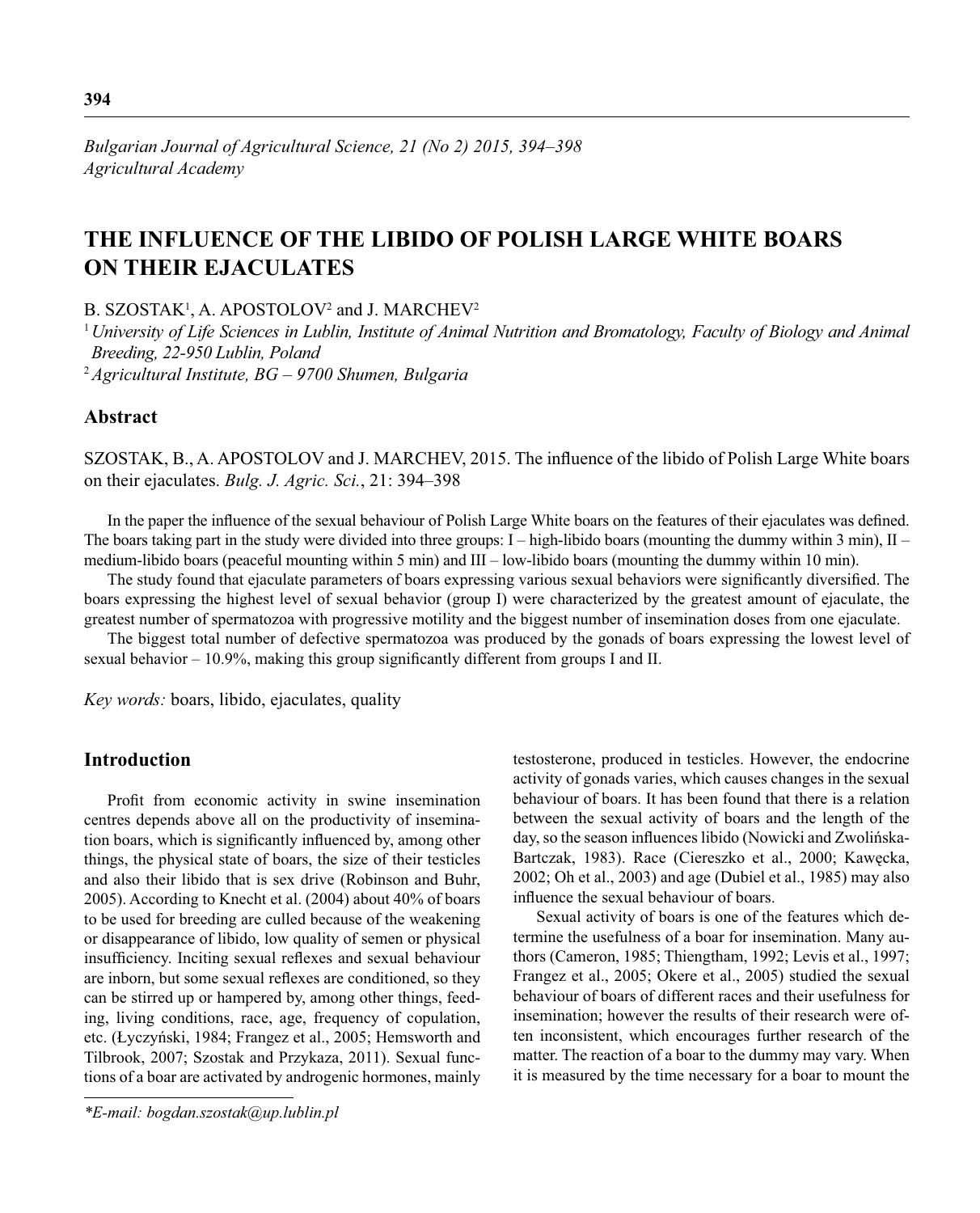dummy and the total time of ejaculation, it may partially, but importantly, characterize a boar's sexual behaviour.

The objective of this paper was to determine the influence of the libido of Polish Large White boars on the amount and quality of ejaculates.

## **Materials and Methods**

The object of the research was Polish Large White boars aged 24–36 months. The level of the boars' sexual behaviour was defined after observing their behaviour while taking semen. To define a boar's libido the following parameters were observed: the time passed from introducing the boar to the place with the dummy to the moment of mounting, the time passed from introducing the boar to the place with the dummy to the moment of starting ejaculation, and the total time from introducing the boar to the place with the dummy to the moment of dismounting the dummy. The boars under research were divided into three groups: I – high-libido boars (mounting the dummy within 3 minutes), II – mediumlibido boars (peaceful mounting within 5 minutes) and III – low-libido boars (mounting the dummy within 10 minutes). Mounting the dummy had to finish with ejaculation. Ejaculates were collected twice a week.

The collected ejaculates were assessed taking the following parameters into account: the amount of the ejaculate (ml), the concentration of spermatozoa (cm<sup>3</sup>  $\times$  10<sup>6</sup>), the percentage of spermatozoa with progressive motility, the number of insemination doses obtained from one ejaculate and the frequency of occurrence of selected morphological defects in spermatozoa (a distal tail loop, free normal head, the "pseudodroplet" defect, the diadem defect, stricture of the head base and the total number of spermatozoa defects). The preparations for the morphological examination of spermatozoa were stained with nigrosine and eosine produced in England. The classification and counting of normal spermatozoa and morphologically changed spermatozoa was performed using the method put forward by Bennett and O'Hagan (1967) and by Bielański (1977). In each specimen, 500 spermatozoa were examined under immersion at 1000x with a light microscope.

From samples of analysed ejaculates preparations were made to be examined under a microscope. The preparations were stained using the 'bydgoska' method: a thin sperm smear was applied to a microscope slide and fixed in a 96% ethanol solution for 5 min. Then, the preparations were rinsed in distilled water and stained with a 10% eosin aqueous solution for 20–60 s. The stained preparations were rinsed in distilled water and stained with gentian-violet dye for 3–5 min. After staining the preparations were rinsed, dried and examined under a microscope.

Immediately after the collection, semen features in the ejaculates were determined; using the method used in swine fertilisation centres. The influence a boar's sexual behaviour on the examined features of semen was assessed by the oneway analysis of variance, using Tukey's *post hoc* test.

## **Results**

Table 1 presents the results, defining the ejaculate volume and spermatozoa concentration in relation to a boar's sexual behaviour. It was observed that ejaculates of highlibido boars (mounting the dummy within 3 minutes) were characterized by a significantly larger volume of ejaculates in comparison to boars with lower libido (groups II and III). A substantial difference in the volume of ejaculates was also found between the group of medium-libido boars (mounting the dummy within 5 minutes – group II) and low-libido boars (mounting the dummy within 10 minutes – group III).

The concentration of spermatozoa in ejaculates of high and medium-libido boars (groups I and II) was similar and it was:  $411.1$  and  $412.6$  cm<sup>3</sup> $x10<sup>6</sup>$ , respectively, so there was not much difference. The greatest concentration of spermatozoa was found in the semen of low-libido boars (group III). Ejaculates of high-libido boars had on average 79.81% of spermatozoa of normal motility (Table 2). In the group of medium-libido boars (group II) the ratio was a bit lower – 78.97%. The lowest value was observed in the boars expressing the lowest level of sexual behaviour (group III), differing significantly ( $P \le 0,001$ ) from groups I and II. The number of live spermatozoa in ejaculates of high-libido boars (group I) and medium-libido boars (group II) was similar and it was  $70.12 \times 10^9$  and  $70.31 \times 10^9$ , respectively. This number was significantly different ( $P \le 0.001$ ) from the number of live spermatozoa in ejaculates of low-libido boars.

#### **Table 1**

| Group | ml     | Volume of ejaculate, | Concentration of<br>spermatozoa, cm <sup>3</sup> × 10 <sup>6</sup> |      |  |
|-------|--------|----------------------|--------------------------------------------------------------------|------|--|
|       | LSM    | SЕ                   | LSM                                                                | SЕ   |  |
|       | 221.03 | 1.09                 | 411.13                                                             | 2.31 |  |
|       | 218.09 | 1.28                 | 412.58                                                             | 1.98 |  |
|       | 211.58 | 1.35                 | 428.19                                                             | 2.75 |  |

The influence of the libido boar on the volume of ejacu**late and concentration of spermatozoa in the sperm**

The significance of differences between the groups for the volume of ejaculate:

 $I - II^{***}$  I – III\*\*\* II – III\*\*\*

The significance of differences between the groups for the concentration of spermatozoa:

 $I - III***$  II – III\*\*\*

\*\*\*  $P \le 0.001$  \*\*  $P \le 0.01$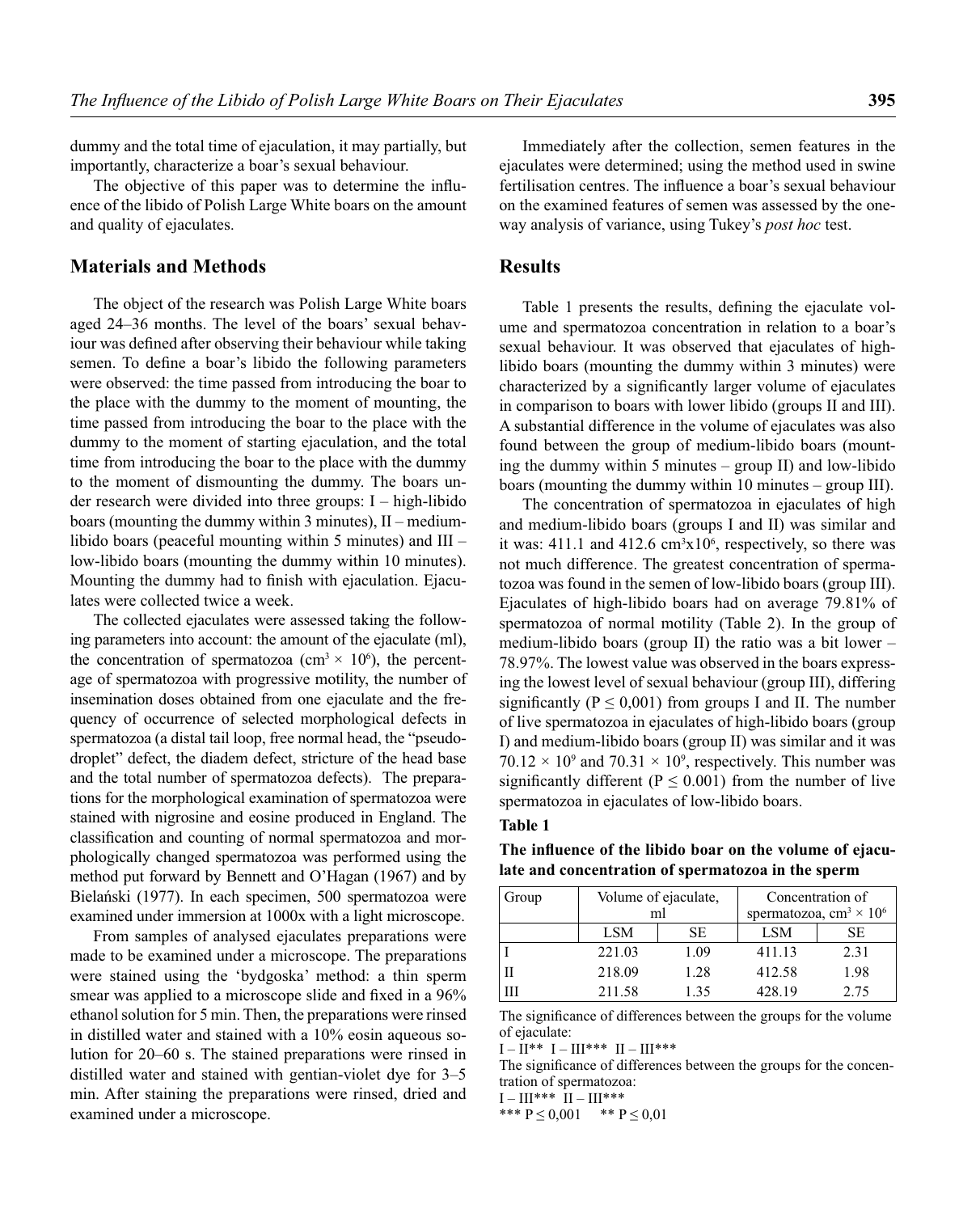#### **Table 2**

**The effect of libido boar on the percentage and the number of a live spermatozoa and the number of the insemination doses per ejaculate**

| Group | Percentage of a spermatozoa<br>with progressive motility |           |       | Number of a live spermatozoa<br>in ejaculate, mld | Number<br>of insemination doses, n |      |
|-------|----------------------------------------------------------|-----------|-------|---------------------------------------------------|------------------------------------|------|
|       | LSM                                                      | <b>SE</b> | LSM   | SЕ                                                | <b>LSM</b>                         | SE   |
|       | 79.81                                                    | 0.11      | 70.12 | 0.41                                              | 20.31                              | 0.08 |
|       | 78.97                                                    | 0.09      | 70.31 | 0.59                                              | 20.48                              | 0.15 |
| lШ    | 77.83                                                    | 0.14      | 68.17 | 0.37                                              | 18.33                              | 0.19 |

The significance of differences between the groups for the percentage of a spermatozoa with progressive motility:<br> $I - III^{***}$   $II - III^{***}$  $I - III***$ 

The significance of differences between the groups for the number of a live spermatozoa in ejaculate:

 $I - III***$   $II - III***$ 

The significance of differences between the groups for the number of insemination doses:

 $I - III***$   $II - III***$ 

\*\*\*  $P \le 0.001$ 

From the data presented in Table 2 it is clear that from one ejaculate of high and medium-libido boars (groups I and II) on average 20 insemination doses were made, whereas from one ejaculate of low-libido boars (group III) on average 18.3 insemination doses were made. Differences in the number of insemination doses prepared from ejaculates of boars from groups I and II as compared to the ejaculates of boars from group III turned out to be very significant ( $P \le 0.001$ ).

 The research found that ejaculate parameters of boars expressing different sexual behaviour were substantially diversified. The greatest ejaculate volume, the highest percentage of progressive motility spermatozoa and the greatest number of insemination doses from one ejaculate characterized boars expressing the strongest sexual behaviour (group I).

Table 3 presents the percentage of sperm morphological defects such as: the distal tail loop, free normal head and the "pseudo-droplet" defect in the semen of Polish Large White boars in relation to their sexual behaviour. The greatest number of spermatozoa with a distal tail loop was found in lowlibido boars (group III). The smallest number was found in high-libido boars (group I). However, differences between the groups have not been statistically confirmed. The greatest number of spermatozoa characterized by a free normal head was produced by boars from groups III and II, and the smallest number by boars from group I. Also with regard to this feature no significant differences between the analysed groups of boars were found. The semen of high-libido boars (group I) was characterized by the smallest number of spermatozoa with the "pseudo-droplet" defect and differed significantly from the semen of boars with lower libido, from groups II ( $P \le 0.001$ ) and III ( $P \le 0.01$ ).

Table 4 shows differences in the number of spermatozoa with the diadem defect and a stricture of the head base and the total number of spermatozoa with a morphological defect in the semen of Polish Large White boars of various libidos. Regarding the first two features mentioned above a tendency can be noticed for a greater number of defective spermatozoa in the semen of boars expressing the lowest level of sexual behaviour (group III). The smallest number of spermatozoa with a stricture of the head base was produced by high-libido boars (group I). On the basis of conducted research it can be stated that the greatest total number of defective spermatozoa was produced by the gonads of boars expressing the weakest sexual behaviour  $-10.9\%$ , differing significantly from the representatives of groups I and II ( $P \le 0.05$ ).

**Table 3** 

|  |  | The influence of the libido boar on the defects of sperm distal tail loop free normal head and "pseudo droplet" |
|--|--|-----------------------------------------------------------------------------------------------------------------|
|  |  |                                                                                                                 |

| Group | Distal tail loop, $\%$ |       |       | Free normal head, % | Pseudo droplet", % |       |
|-------|------------------------|-------|-------|---------------------|--------------------|-------|
|       | LSM                    | SЕ    | LSM   | SE                  | LSM                | SE    |
|       | 0.214                  | 0.634 | 0.927 | 0.089               | 1.191              | 1.301 |
| П     | 0.753                  | 0.428 | .413  | 0.715               | 3.028              | .297  |
| ΙII   | 0.809                  | 0.597 | 1.728 | 0.953               | 2.931              | 0.973 |

The significance - "pseudo droplet"

 $I - II^{***}$   $I - III^{**}$   $II - III^{***}$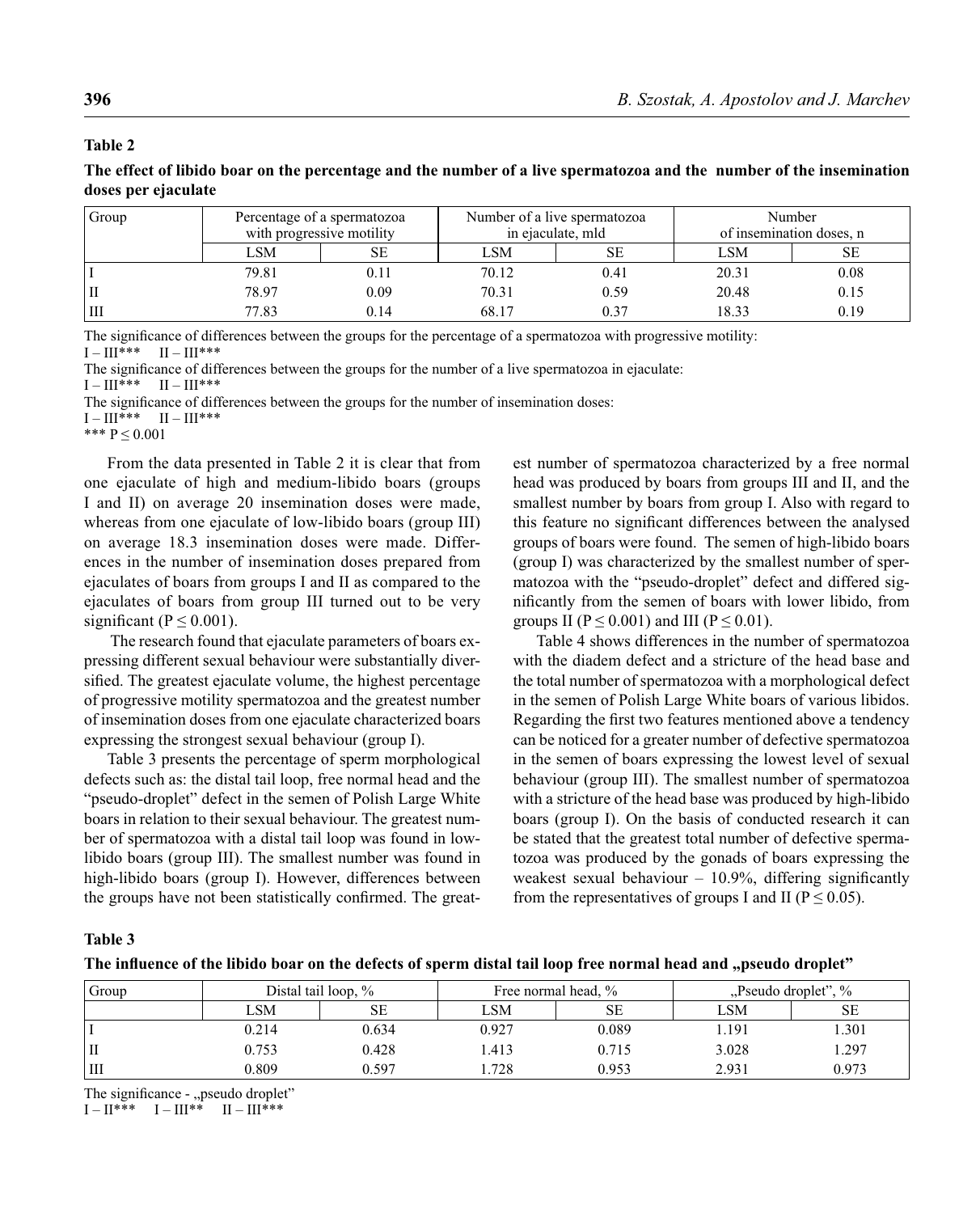#### **Table 4**

| The influence of the libido boar on the diadem defect of head, stricture of head base and total defects |
|---------------------------------------------------------------------------------------------------------|
|---------------------------------------------------------------------------------------------------------|

| Group | Diadem defect of head, % |           | Stricture of head base, % |       | Total defects, % |       |
|-------|--------------------------|-----------|---------------------------|-------|------------------|-------|
|       | LSM                      | <b>SE</b> | LSM                       | SE    | LSM              | SЕ    |
|       | .829                     | 0.328     | 0.755                     | 0.351 | 9,317            | .218  |
| П     | 1.734                    | 0.785     | .211                      | 0.489 | 9,52             | 3,71  |
| Ш     | 2.846                    | 1.531     | .528                      | 0.541 | 10.921           | 4.211 |

The significance  $-$  total defects

 $I - III^*$   $II - III^*$ 

\*  $P \le 0.05$ 

## **Discussion**

Inciting sexual reflexes and sexual behaviour are inborn, however, some of the reflexes are conditioned, and so they can be stirred up or hampered by external factors. Many authors (Levis et al., 1997; Kawęcka, 2002; Hemsworth and Tilbrook, 2007) claim that features connected with boars' sexual behaviour differ and depend on the race, age, place, way of utilization and individual influence. Many authors (Dubiel et al., 1985; Owsianny et al., 2003) obtained in their research a high changeability of time necessary for the effective mounting of the dummy by a boar. Our previous research (Szostak and Sarzyńska, 2011; Szostak and Przykaza, 2011) proved that Polish Large White boars were characterized by high libido and very good semen parameters.

Analysing the results of own research concerning the influence of sexual behaviour of boars of this race on semen features we found that boars with the highest libido produced ejaculates of the biggest volume, with a substantially larger amount of live spermatozoa and a higher percentage of spermatozoa with progressive motility. Kondracki et al. (2012) claim that the level of a boar's sexual behaviour in a later period of utilisation (that is after 3, 6 and 9 months) depends on the sexual behaviour determined at the beginning of its utilisation.

The authors state that the sexual behaviour of boars in a later period of utilisation depends most on the time passed from the moment of mounting the dummy to the moment of erection, and the total time of copulation determined at the beginning of utilization. In their research they did not find any close relation between the level of a boar's libido and the frequency of sperm morphological changes. In our research, conducted on Large White Polish boars aged 24-36 months, we found that there was a significant influence of boars with the highest libido on the percentage of occurrence of sperm with the "pseudo-droplet" defect, but the total number of sperm defects did not have much significance.

## **Conclusions**

A significant relation between the libidos of Large White Polish boars on semen features was found. Ejaculates of high-libido boars were characterized by the biggest volume, the greatest number of live spermatozoa and the highest percentage of spermatozoa with progressive motility.

 It was found that there was a weaker relation between the level of the libido of boars and the frequency of sperm morphological changes. A strong relation was only found with regard to the defect referred to as the 'pseudo-droplet' defect. The total percentage of determined sperm defects in the semen of high-libido boars was significantly lower than in the semen of boars with a lower level of sexual behaviour.

The results of the assessment of the libido of boars may be used for predicting the ejaculation efficiency of a boar. However, they are not so useful for predicting the occurrence of sperm defects.

## **References**

- Bennett, G. H. and C. O'Hagan, 1967. Artificial insemination of pigs. Mater. Z, *Reading Cattle Breeding Centre*, England.
- **Bielański, W.**, 1977. Rozród zwierząt, *PWRiL*, s. 391.
- **Cameron, R. D. A.**, 1985. Measurement of semen production rates of boars. *Australian Veterinary Journal*, 62: 301–304.
- **Ciereszko, A., J. S. Ottobre and J. Glogowski**, 2000. Effects of season and breed on sperm acrosin activity and semen quality of bors. *Animal Reproduction Science*, **64**: 89–96.
- **Dubiel, A., B. Barcikowski, K. Dziadek, E. Polańska, K. Romanowicz and J. Stańczyk**, 1985. Wpływ wieku na właściwości nasienia i odruchy płciowe knurów rasy wbp. *Medycyna Weterynaryjna*, **12**: 725–728.
- **Frangez, R., T. Gider and M. Kosec**, 2005. Frequency of boar ejaculates collection and its influence on semen quality, pregnancy rate and litter size. *Acta Veterinaria Brno*, **74:** 265–273.
- **Hemsworth, P. H. and A. J. Tilbrook**, 2007. Sexual behavior of male pigs. *Hormones and Behavior*, **52**: 39–44.
- **Kawęcka, M.**, 2002. Zależność między tempem wzrostu i mięsnością młodych knurów populacji ojcowskich a ich przydatnością do rozrodu. *Rozprawy Akademia Rolnicza Szczecin*. (Pl).